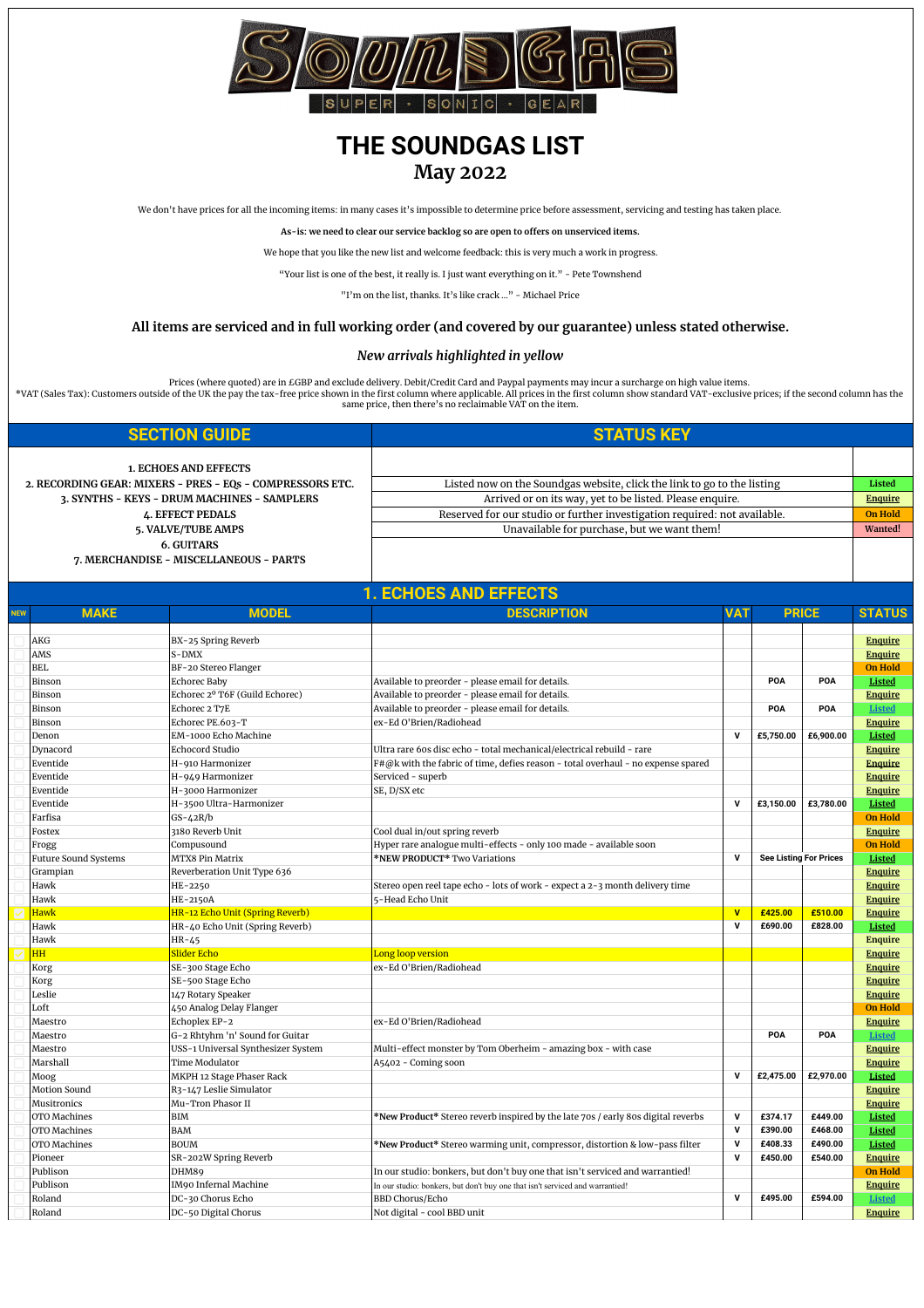| Roland     | RDE-1800 Digital Echo (Reverb)       |                                                          | v           | £750.00                          | £900.00   | <b>Listed</b>  |
|------------|--------------------------------------|----------------------------------------------------------|-------------|----------------------------------|-----------|----------------|
| Roland     | RE-200 Space Echo                    | Early Space Echo - we modify with 201 tape transport     |             |                                  |           | <b>Enquire</b> |
| Roland     | RE-201 Space Echo                    | Choice of voltage and condition                          |             | <b>RANGE OF PRICES AVAILABLE</b> |           | Listed         |
| Roland     | RE-301 Chorus Echo                   | Choice of voltage                                        | $\mathbf v$ | £2,350.00                        | £2,820.00 | Listed         |
| Roland     | RE-501 Chorus Echo                   |                                                          | $\mathbf v$ | £2,350.00                        | £2,820.00 | Listed         |
| Roland     | RSS PH-830 Stereo Phaser             |                                                          |             |                                  |           | <b>Enquire</b> |
| Roland     | SBF-325 Stereo Flanger               | Amazing rack unit                                        |             |                                  |           | <b>Enquire</b> |
| Roland     | SDD-320 Dimension D                  |                                                          |             |                                  |           | <b>Enquire</b> |
| Roland     | SRE-555 Chorus Echo                  |                                                          |             |                                  |           | <b>Enquire</b> |
| Roland     | SVC-350 Vocoder                      | Choice of voltage and condition                          | v           | £1,650.00                        | £1,980.00 | Listed         |
| Scotch     | 156 Tape 3m Roll                     | For Roland, Korg and HH echoes                           | v           | £150.00                          | £180.00   | Listed         |
| Soundgas   | Tape Loops for Roland Echoes (RT-1L) | Price per pair                                           | $\mathbf v$ | £30.00                           | £36.00    | Listed         |
| Soundgas   | Type 636                             | *NEW PRODUCT* Grampian Spring Reverb - preorder for 2022 | v           | £3,850.00                        | £4,620.00 | Listed         |
| Soundgas   | Type 636P                            | *NEW PRODUCT* Grampian Mic Preamp                        | $\mathbf v$ | £1.045.00                        | £1,254.00 | Listed         |
| Univox     | Univibe - Racked                     |                                                          |             |                                  |           | <b>On Hold</b> |
| Ursa Major | SST-282 Space Station                |                                                          | $\mathbf v$ | £4,650.00                        | £5,580.00 | Listed         |
| Vermona    | Phaser 80                            |                                                          |             |                                  |           | <b>Enquire</b> |
| Vestax     | DCR-1200 3 Band Isolater             |                                                          |             |                                  |           | <b>Enquire</b> |
| Vestax     | DIG-400 Digital Delay                |                                                          |             |                                  |           | <b>Enquire</b> |
| Vestax     | DSG-1 Digital Delay/Sampler          |                                                          |             |                                  |           | <b>Enquire</b> |
| Vestax     | DSG-05 Digital Sampler Gear          |                                                          | $\mathbf v$ | £400.00                          | £480.00   | Listed         |
| Vestax     | DSG-05 Digital Sampler Gear          | Near mint - boxed                                        |             |                                  |           | <b>Enquire</b> |
| Vestax     | MDX Digital Delay with Modulation    |                                                          |             |                                  |           | <b>Enquire</b> |
| Yamaha     | E1010 Analog Delay                   | MN-3005 rack delay - quality                             | v           | £565.00                          | £678.00   | <b>Listed</b>  |
|            |                                      |                                                          |             |                                  |           |                |

| <b>MAKE</b>     | <b>MODEL</b>                          | <b>VAT</b><br><b>PRICE</b>        |              |                       | <b>DESCRIPTION</b>      |                |  |  | <b>STATUS</b> |
|-----------------|---------------------------------------|-----------------------------------|--------------|-----------------------|-------------------------|----------------|--|--|---------------|
|                 |                                       |                                   |              |                       |                         |                |  |  |               |
| Ampex           | 351 Pre-Amp Pair                      | <b>Brokerage Sale</b>             |              |                       | \$12,000.00 \$12,000.00 | Listed         |  |  |               |
| <b>Boss</b>     | KM-40 Mixer                           |                                   |              |                       |                         | <b>Enquire</b> |  |  |               |
| <b>Boss</b>     | KM-60 Mixer                           |                                   | $\mathbf v$  | £990.00               | £1,188.00               | Listed         |  |  |               |
| <b>EMT</b>      | 156 TV PDM Compressor                 |                                   |              |                       |                         | <b>Enquire</b> |  |  |               |
| <b>Gates</b>    | SA-154 Mixer                          |                                   | $\mathbf{v}$ | £1,950.00             | £2,340.00               | <b>Listed</b>  |  |  |               |
| Guyatone        | <b>HIP Hyper Instrument Processor</b> |                                   |              |                       |                         | <b>Enquire</b> |  |  |               |
| Keio            | SM-20 Stageman                        |                                   | $\mathbf v$  | £785.00               | £942.00                 | Listed         |  |  |               |
| Klein & Hummel  | <b>UE100 Valve EQs</b>                | Stereo Matched Pair               |              | £14,250.00 £14,250.00 |                         | Listed         |  |  |               |
| Korg            | EM-570 Echo Mixer                     |                                   |              |                       |                         | <b>Enquire</b> |  |  |               |
| LA Audio        | Classic Compressor                    |                                   | $\mathbf v$  | £1,665.00             | £1,998.00               | Listed         |  |  |               |
| Langevin        | $LMX-2$                               | 5 Channel Microphone Mixer - 1966 | $\mathbf v$  | £2,110.00             | £2,532.00               | Listed         |  |  |               |
| Leslie          | 147 Speaker                           |                                   |              |                       |                         | <b>Enquire</b> |  |  |               |
| Nakamichi       | 610 Control Preamplifier              |                                   |              |                       |                         | <b>Enquire</b> |  |  |               |
| Neve            | CBS Sony 8078 40 Channel Console      |                                   |              | POA                   |                         | Listed         |  |  |               |
| Roland          | VX-55 Mixing Amplifier                |                                   |              |                       |                         | <b>Enquire</b> |  |  |               |
| Sony            | SRP X-1008 Audio Mixer                |                                   | $\mathbf v$  | £235.00               | £282.00                 | Listed         |  |  |               |
| Tascam          | 106 Audio Mixer                       |                                   |              |                       |                         | <b>Enquire</b> |  |  |               |
| Tascam          | 488 MkII Portastudio                  |                                   |              |                       |                         | <b>Enquire</b> |  |  |               |
| Tascam          | 388 Studio 8                          |                                   |              |                       |                         | <b>Enquire</b> |  |  |               |
| Tascam          | M-106 Mixer                           |                                   |              |                       |                         | <b>Enquire</b> |  |  |               |
| Tascam          | M-208 Mixer                           |                                   |              |                       |                         | Enquire        |  |  |               |
| Tascam          | M-216 Mixer                           |                                   |              |                       |                         | <b>Enquire</b> |  |  |               |
| Tascam          | M-224 Mixer                           |                                   |              |                       |                         | <b>Enquire</b> |  |  |               |
| Tascam          | M30 Teac Mixer                        |                                   |              |                       |                         | Enquire        |  |  |               |
| Teac            | M-30 Tascam Mixer                     |                                   | $\mathbf v$  | £850.00               | £1,020.00               | <b>Listed</b>  |  |  |               |
| Universal Audio | 1176 Limiting Amplifier               |                                   |              |                       |                         | <b>Enquire</b> |  |  |               |
| Urei            | 1178 Dual Peak Limiter/Compressor     | We have one, we want more         |              |                       |                         | <b>Enquire</b> |  |  |               |
| Urei            | Cooper Time Cube Model 920-16         |                                   |              |                       |                         | <b>Enquire</b> |  |  |               |
| Vermona         | 1222 Mixer                            |                                   |              |                       |                         | <b>Enquire</b> |  |  |               |
| Yamaha          | PM-170 Mixer                          |                                   | $\mathbf v$  | £625.00               | £750.00                 | Listed         |  |  |               |
| Yamaha          | PM-180 Mixer                          |                                   | $\mathbf v$  | £670.00               | £804.00                 | Listed         |  |  |               |
| Yamaha          | NS-1000 Monitor Pair                  |                                   |              |                       |                         | <b>Enquire</b> |  |  |               |
|                 |                                       |                                   |              |                       |                         |                |  |  |               |

## **3. SYNTHS - KEYS - DRUM MACHINES - SAMPLERS**

| <b>MAKE</b>        | <b>MODEL</b>                 | <b>DESCRIPTION</b>                                      |                         | <b>PRICE</b>             |           | <b>STATUS</b>  |
|--------------------|------------------------------|---------------------------------------------------------|-------------------------|--------------------------|-----------|----------------|
|                    |                              |                                                         |                         |                          |           |                |
| Ace Tone           | FR-6 Rhythm Ace              |                                                         |                         |                          |           | <b>Enquire</b> |
| Ace Tone           | FR-8L Rhythm Ace             | Long, wide and very cool boxed beatbox                  | $\mathbf{v}$            | £530.00                  | £636.00   | Listed         |
| Analogue Solutions | Colossus                     | *NEW PRODUCT*                                           |                         | Get in touch for details |           | Listed         |
| Analogue Solutions | Colossus Slim                | *NEW PRODUCT*                                           | v                       | £23,500.00 £28,200.00    |           | <b>Listed</b>  |
| Analogue Solutions | Generator                    | *NEW PRODUCT*                                           | v                       | £524.17                  | £629.00   | Listed         |
| Analogue Solutions | <b>Impulse Command</b>       | *NEW PRODUCT*                                           | v                       | £849.00                  | £1,018.80 | Listed         |
| Analogue Solutions | Leipzig v3                   | *NEW PRODUCT*                                           | v                       | £849.00                  | £1,018.80 | Listed         |
| Analogue Solutions | Vostok 2020                  | *NEW PRODUCT*                                           | v                       | £3,200.00                | £3,840.00 | Listed         |
| Arturia            | Matrix Brute                 |                                                         |                         |                          |           | <b>Enquire</b> |
| Casio              | SK-1 Keyboard                | Circuitbent                                             | $\mathbf{v}$            | £665.00                  | £798.00   | Listed         |
| Chromatone         | CT-312 Keyboard              |                                                         |                         |                          |           | <b>Enquire</b> |
| Columbia           | CRB-90 Rhythm Box            |                                                         |                         |                          |           | <b>On Hold</b> |
| <b>DBX</b>         | 100 Sub Harmonic Synthesizer | Is it the secret to immense bass? pending investigation |                         |                          |           | <b>Enquire</b> |
| Elka               | Drummer One                  |                                                         | $\overline{\mathbf{v}}$ | £2,650.00                | £3,180.00 | <b>Listed</b>  |
| <b>EMS</b>         | Synthi A                     |                                                         | $\mathbf{v}$            | £13,750.00 £16,500.00    |           | Listed         |
| <b>EMS</b>         | Synthi AKS                   |                                                         |                         |                          |           | <b>Enquire</b> |
| <b>EMS</b>         | Synthi HiFli                 | Commission Sale                                         |                         |                          |           | <b>Enquire</b> |
| <b>EMS</b>         | VCS-3A Putney                |                                                         |                         | £18,950.00 £18,950.00    |           | Listed         |
| <b>EMS</b>         | VCS3a & DK-1 Keyboard        |                                                         |                         | £23,500.00 £23,500.00    |           | <b>Listed</b>  |
| Erica Synths       | <b>SYNTRX</b>                | *NEW PRODUCT*                                           | v                       | £1,582.50                | £1,899.00 | Listed         |
| Fender             | Rhodes Mk2 Dyno              |                                                         |                         |                          |           | <b>Enquire</b> |
| Hammond            | A100 & Leslie 145            | <b>Brokerage Sale</b>                                   |                         |                          |           | <b>Enquire</b> |
| Hammond            | FR-8L Rhythm Ace             |                                                         |                         |                          |           | <b>Enquire</b> |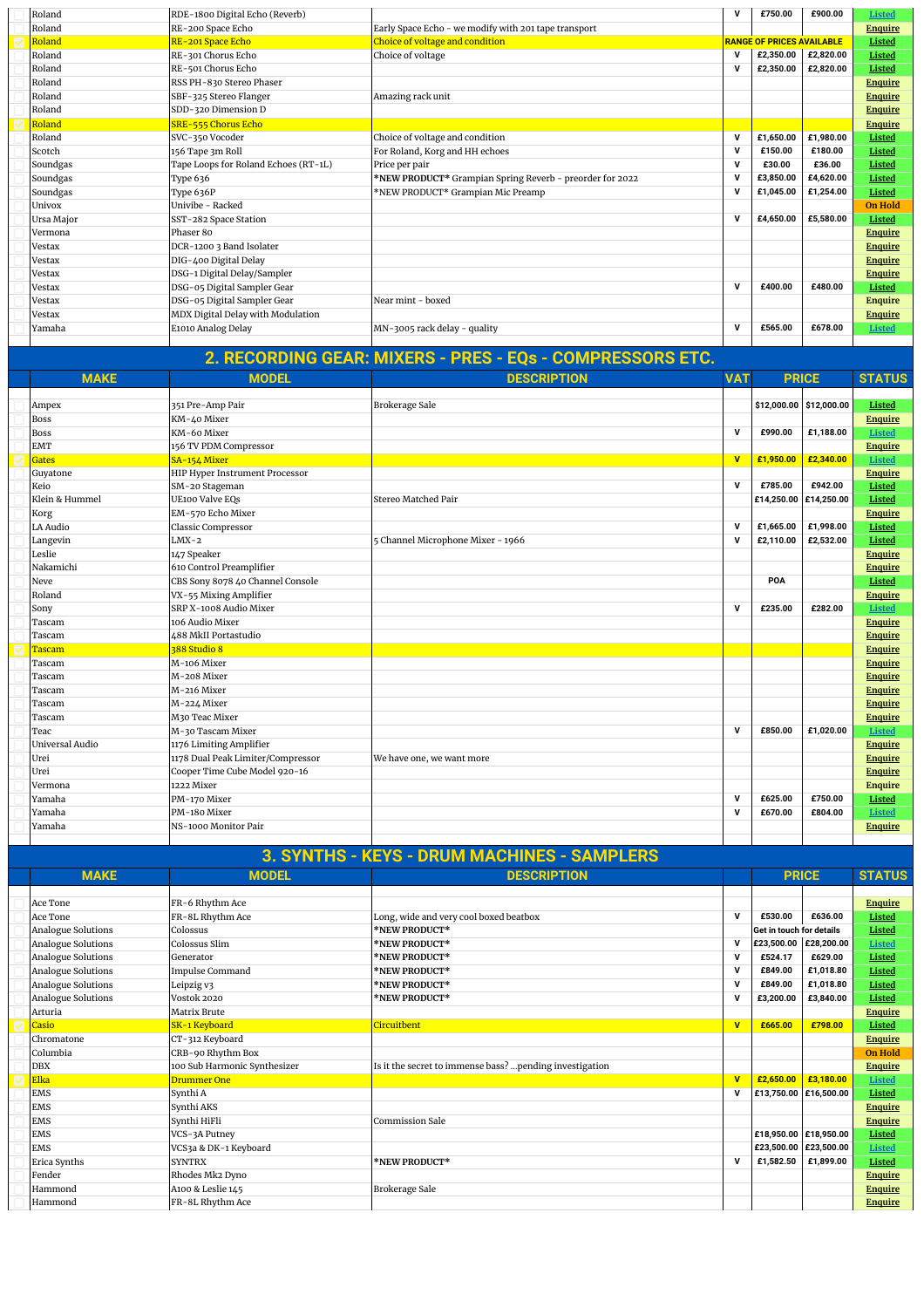| Keio                    | Donca Matic SM-20 Stage Man         |                                                                                                                                                            | v                       | £785.00              | £942.00   | Listed         |
|-------------------------|-------------------------------------|------------------------------------------------------------------------------------------------------------------------------------------------------------|-------------------------|----------------------|-----------|----------------|
| Korg                    | 800DV MaxiKorg                      |                                                                                                                                                            |                         |                      |           | <b>Enquire</b> |
| Korg                    | KR-55 Rhythm Machine                |                                                                                                                                                            |                         |                      |           | <b>Enquire</b> |
| Korg                    | KR-55B Rhythm Machine               |                                                                                                                                                            |                         |                      |           | <b>Enquire</b> |
| Korg                    | Mini Pops 35                        |                                                                                                                                                            | $\overline{\mathsf{v}}$ | £400.00              | £480.00   | Listed         |
| Korg                    | Mini Pops 120                       |                                                                                                                                                            |                         |                      |           | <b>Enquire</b> |
| Korg                    | MP-5 Mini Pops                      |                                                                                                                                                            |                         |                      |           | <b>Enquire</b> |
| <b>Korg</b>             | $MS-20$                             |                                                                                                                                                            |                         |                      |           | <b>Enquire</b> |
| Korg                    | PS-3100/3200/3300                   |                                                                                                                                                            |                         |                      |           | <b>Enquire</b> |
| Korg                    | SR-120 Drum Machine                 |                                                                                                                                                            |                         |                      |           | <b>Enquire</b> |
| Linndrum                | Linndrum                            |                                                                                                                                                            |                         |                      |           | <b>Enquire</b> |
| Maestro                 | MRK-4 Rhythm King                   | Awesome beatbox with ability to 'treat' external sounds with the rhythm                                                                                    |                         |                      |           | <b>Enquire</b> |
| Moog                    | Minimoog Model D                    | Original Oscillator Board                                                                                                                                  |                         |                      |           | <b>Enquire</b> |
| Moog                    | Minimoog Model D Reissue            |                                                                                                                                                            |                         |                      |           | <b>Enquire</b> |
| Moog                    | Mother-32 & DFAM                    |                                                                                                                                                            |                         | £995.00              | £995.00   | Listed         |
| RA Moog                 | Minimoog Model D                    |                                                                                                                                                            |                         | POA                  | POA       | Listed         |
| Movement Systems        | Drum Computer                       |                                                                                                                                                            |                         |                      |           | <b>On Hold</b> |
| National                | SY-50 Automatic Rhythm              |                                                                                                                                                            |                         |                      |           | <b>Enquire</b> |
| Oberheim                | Matrix-12                           |                                                                                                                                                            |                         |                      |           | <b>Enquire</b> |
| Pearl                   | SC-40 Syncussion Drumcomputer       |                                                                                                                                                            |                         |                      |           | <b>Enquire</b> |
| Pearl                   | Syncussion SY-1                     | The original and best - with dual outs/cv control                                                                                                          |                         |                      |           | Enquire        |
| Roland                  | CR-78 CompuRhythm                   | <b>Excellent condition - classic</b>                                                                                                                       |                         |                      |           | <b>Enquire</b> |
| Roland                  | CR-8000 CompuRhythm                 |                                                                                                                                                            |                         |                      |           | <b>Enquire</b> |
| Roland                  | Juno-106                            | New 240v or 120v transformer - new voice chips - serviced/warrantied                                                                                       |                         | £2,300.00            | £2,300.00 | <b>Listed</b>  |
| Roland                  | Juno-6                              | Available with Tubbutec JU-66 upgrade                                                                                                                      |                         |                      |           |                |
| Roland                  | Juno-60                             | Available with Tubbutec JU-66 upgrade                                                                                                                      |                         |                      |           | <b>Enquire</b> |
|                         |                                     |                                                                                                                                                            |                         |                      |           | <b>Enquire</b> |
| Roland                  | Jupiter-6                           |                                                                                                                                                            |                         |                      |           | <b>Enquire</b> |
| Roland                  | Jupiter-8                           |                                                                                                                                                            |                         |                      |           | <b>Enquire</b> |
| Roland                  | RS-505 Paraphonic                   |                                                                                                                                                            |                         |                      |           | Enquire        |
| Roland                  | SH-101                              |                                                                                                                                                            |                         |                      |           | <b>Enquire</b> |
| Roland                  | SH-2 Synthesizer                    | Awesome monosynth - Nils' bass beast                                                                                                                       |                         |                      |           | <b>Enquire</b> |
| Roland                  | TB-303 Bass Line                    |                                                                                                                                                            |                         |                      |           | Enquire        |
| Roland                  | TR-707 Rhythm Composer              | Modified to allow switching between eight different sets of voices including 727,<br>808, 909, original sounds and 4 Soundgas banks. This is a lot of fun! | $\mathbf v$             | £1,400.00            | £1,680.00 | Listed         |
| Roland                  | TR-707 Rhythm Composer HKA/Soundgas | Modified to allow switching between eight different sets of voices including 727,<br>808, 909, original sounds and 4 Soundgas banks. This is a lot of fun! |                         |                      |           | <b>Enquire</b> |
| Roland                  | TR-808 Rhythm Composer              | Optional upgrade to Soundgas "Ultim808" spec.                                                                                                              |                         |                      |           | <b>Enquire</b> |
| Roland                  | TR-909 Rhythm Composer              |                                                                                                                                                            | $\mathbf v$             | £6.500.00            | £7,800.00 | <b>Listed</b>  |
| Roland                  | VP-330 Vocoder Plus                 |                                                                                                                                                            |                         |                      |           | <b>Enquire</b> |
| Rotel                   | RZ-8 Play Mixer                     |                                                                                                                                                            | $\mathbf{v}$            | £590.00              | £708.00   | <b>Listed</b>  |
| Seekers                 | Voice Spectra Analog Vocoder        |                                                                                                                                                            |                         |                      |           | <b>Enquire</b> |
| Sequential Circuits     | Prophet <sub>5</sub>                |                                                                                                                                                            |                         | £7,650.00            | £7,650.00 | Listed         |
| Simmons                 | SDS-1 Drum Pad                      |                                                                                                                                                            |                         |                      |           | <b>Enquire</b> |
| Simmons                 | SDS-IV Drum Synth                   |                                                                                                                                                            |                         |                      |           | <b>Enquire</b> |
| Soma Synthesizers       | Lyra-8                              | *NEW PRODUCT* Available in White, Black, Green and Orange                                                                                                  | $\mathsf{v}$            | £515.83              | £619.00   | Listed         |
| Soma Synthesizers       | Ornament-8                          | *NEW PRODUCT*                                                                                                                                              | $\mathbf v$             | See price in listing |           | Listed         |
| Soma Synthesizers       | Pulsar-23                           |                                                                                                                                                            | v                       | £1,332.50            | £1,599.00 | Listed         |
| <b>Star Instruments</b> | Synare III                          |                                                                                                                                                            |                         |                      |           | <b>Enquire</b> |
| Suiko                   | $ST-50$                             |                                                                                                                                                            |                         |                      |           | <b>Enquire</b> |
| Suiko                   | $ST-60$                             |                                                                                                                                                            |                         |                      |           | <b>Enquire</b> |
| Suzuki                  | TES-100/101 Waraku Koto Synth       |                                                                                                                                                            |                         |                      |           | <b>Enquire</b> |
| Suzuki                  | TES-151 Taishogoto                  |                                                                                                                                                            |                         |                      |           | <b>Enquire</b> |
| Wurlitzer               | Model 206                           |                                                                                                                                                            |                         |                      |           | <b>Enquire</b> |
| <u>Yamaha</u>           | $CS-15$                             |                                                                                                                                                            |                         |                      |           | <b>Enquire</b> |
| Yamaha                  | CS-60/70M/80                        |                                                                                                                                                            |                         |                      |           | <b>Enquire</b> |
| Yamaha                  | SH-10ME Taishogoto                  |                                                                                                                                                            |                         |                      |           | <b>Enquire</b> |
| Yamaha                  | SH-30NR Violyre                     |                                                                                                                                                            |                         |                      |           | <b>Enquire</b> |
| Yamaha                  | TH-10 Taishogoto                    |                                                                                                                                                            |                         |                      |           | <b>Enquire</b> |
|                         |                                     |                                                                                                                                                            |                         |                      |           |                |

| <b>4. EFFECT PEDALS</b>  |                            |                                            |                |              |           |                |  |  |
|--------------------------|----------------------------|--------------------------------------------|----------------|--------------|-----------|----------------|--|--|
| <b>MAKE</b>              | <b>MODEL</b>               | <b>DESCRIPTION</b>                         |                | <b>PRICE</b> |           | <b>STATUS</b>  |  |  |
|                          |                            |                                            |                |              |           |                |  |  |
| Audio Kitchen            | <b>Fake Plastic Trees</b>  | *NEW PRODUCT*                              | $\mathbf v$    | £312.50      | £375.00   | Listed         |  |  |
| Audio Kitchen            | <b>Flying Squirrel</b>     | *NEW PRODUCT*                              | $\mathbf v$    | £649.00      | £778.80   | Listed         |  |  |
| Audio Kitchen            | The Big Trees              | *NEW PRODUCT*                              | $\mathbf v$    | £649.00      | £778.80   | Listed         |  |  |
| Audio Kitchen            | The Small Trees            | *NEW PRODUCT*                              | $\mathbf v$    | £268.00      | £321.60   | Listed         |  |  |
| <b>Boss</b>              | CE-2 Chorus                |                                            |                |              |           | <b>Enquire</b> |  |  |
| <b>Boss</b>              | CH-1 Super Chorus          |                                            |                |              |           | <b>Enquire</b> |  |  |
| <b>Boss</b>              | DC-2 Dimension C           | Classic 4 button chorus version of SDD-320 | $\mathbf v$    | £265.00      | £318.00   | <b>Listed</b>  |  |  |
| Chase Bliss Audio        | Automatone Preamp MkII     | <b>STOCK ON ORDER</b>                      | $\mathbf v$    | £624.00      | £748.80   | Listed         |  |  |
| Chase Bliss Audio        | Automatone CXM 1978        | *NEW PRODUCT*                              | $\mathsf{v}$   | £749.17      | £899.00   | Listed         |  |  |
| Chase Bliss Audio        | Blooper                    | *NEW PRODUCT*                              | $\mathbf v$    | £385.00      | £462.00   | <b>Enquire</b> |  |  |
| Chase Bliss Audio        | Dark World                 | *NEW PRODUCT*                              | $\mathbf v$    | £300.00      | £360.00   | <b>Enquire</b> |  |  |
| Chase Bliss Audio        | Gravitas                   | *NEW PRODUCT*                              | $\mathbf v$    | £249.17      | £299.00   | <b>Enquire</b> |  |  |
| Chase Bliss Audio        | Habit                      | *NEW PRODUCT*                              | $\mathbf v$    | £332.50      | £399.00   | <b>Listed</b>  |  |  |
| Chase Bliss Audio        | Mood                       | *NEW PRODUCT*                              | $\mathbf v$    | £270.00      | £324.00   | <b>Enquire</b> |  |  |
| Chase Bliss Audio        | Thermae                    | *NEW PRODUCT*                              | $\mathbf v$    | £385.00      | £462.00   | <b>Enquire</b> |  |  |
| Chase Bliss Audio        | <b>Tonal Recall</b>        |                                            | $\mathbf v$    | £290.83      | £349.00   | <b>Enquire</b> |  |  |
| Chase Bliss Audio        | Warped Vinyl               |                                            | $\mathbf v$    | £270.00      | £324.00   | <b>Enquire</b> |  |  |
| <b>Collision Devices</b> | <b>Black Hole Symmetry</b> | *NEW PRODUCT*                              | $\mathbf v$    | £240.83      | £289.00   | Listed         |  |  |
| Colorsound               | Jumbo Tone Bender          |                                            |                | £490.00      | £490.00   | Listed         |  |  |
| <b>CSL</b>               | Super Fuzz                 | ex-Ed O'Brien/Radiohead                    |                |              |           | <b>Enquire</b> |  |  |
| Electro-Harmonix         | <b>Bad Stone</b>           |                                            | $\mathbf v$    | £425.00      | £510.00   | Listed         |  |  |
| Electro-Harmonix         | Deluxe Memory Man          |                                            | $\overline{V}$ | £895.00      | £1,074.00 | <b>Listed</b>  |  |  |
| Electro-Harmonix         | Sovtek Small Stone (Black) |                                            |                | £255.00      | £255.00   | Listed         |  |  |
| Electro-Harmonix         | Sovtek Small Stone (Black) |                                            |                | £215.00      | £215.00   | Listed         |  |  |
| Gamechanger Audio        | Light Pedal                | *NEW PRODUCT*                              | $\mathbf v$    | £230.00      | £276.00   | Listed         |  |  |
| Gamechanger Audio        | Plus Pedal                 | *NEW PRODUCT*                              | $\mathbf v$    | £237.50      | £285.00   | Listed         |  |  |
| Guyatone                 | HDD-1 Digital Reverb       |                                            |                |              |           | <b>Enquire</b> |  |  |